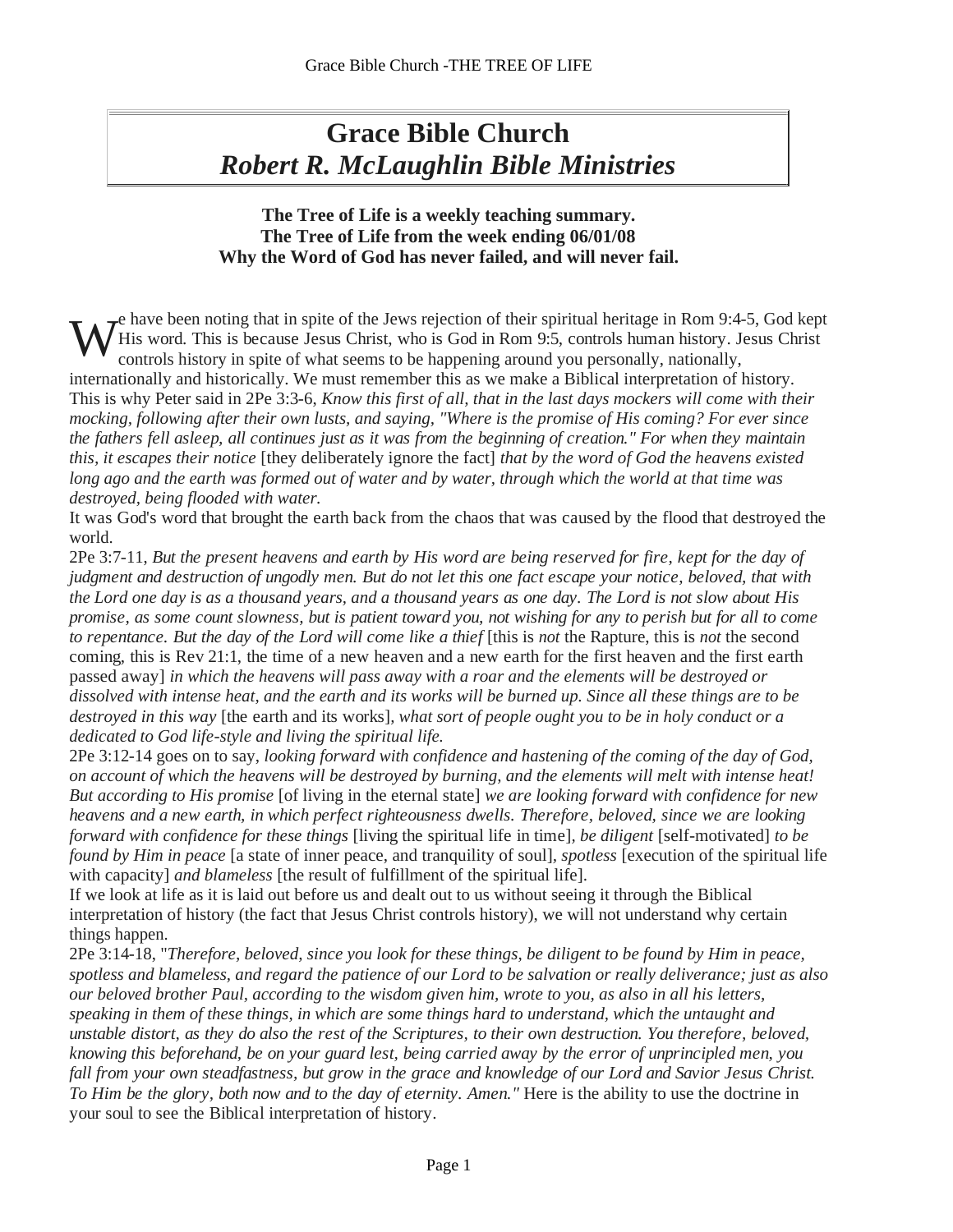If you want to plan for the future, than live for the future. Don't be inconsistent like so many people are. If you want to plan for the future, then you should plan for eternity, because eternity is the what the future is all about. We can live for eternity because the Word of God has never failed and never will fail. We noted ten points regarding this subject.

Point 1. The continuation of the universe, all of its creatures, and the state of the atmosphere depends on one fact and one fact only, the essence of God, especially the omnipotence and immutability of Jesus Christ. Col 1:15-17, *And He* [The Lord Jesus Christ] *is the* [exact] *image of the invisible God, the first-born of all*  creation. For by Him all things were created, both in the heavens and on earth, visible and invisible, whether *thrones or dominions or rulers or authorities-all things have been created by Him and for Him. And He is before all things, and in Him all things hold together.*

Heb 1:3 *He upholds all things by the word of His power.*

So, the reason why the word of God has never failed and never will fail is because *He upholds all things by the word of His power.* That means that the continuation of the universe, of the angels, the human race, depend upon The Lord Jesus Christ. That includes every evil member of the human race, they are all here courtesy of the grace of God. They only exist because of the grace of God, and the fact that free will does exist. That is why we should never live in fear (Rom 8:31; Psa 46:1-2).

Point 2. Jesus Christ controls history, not the so called scientific lawswhich are really Divine laws. It is not science that guarantees that the universe will be around tomorrow, it is The Lord Jesus Christ, only He can make that guarantee.

Point 3. These So-called scientific laws are based on the statistical assumption that the universe, which operates according to a fixed norm, will continue to do so. Science can observe certain laws, but cannot guarantee their continuance. What science is actually observing is the faithfulness of our Lord Jesus Christ, Who not only controls history, but also controls the universe. Because the universe operates according to certain norms and standards, science merely assumes that these norms and standards will continue. However, while science observes these laws, science cannot guarantee them (2Pe 3:1-12).

Point 4. The Universe with its matter, energy, and operating laws of God will not always exist as it does at the present time (2Pe 3:10-12; Rev 21:1).

Point 5. Known scientific laws and phenomena, which man has been able to observe, classify, recognize and interpret, depend entirely upon the Faithfulness of God. Every discovery of the pattern of the universe is a treatise on the faithfulness of Jesus Christ, who at the present time is guaranteeing the function of every bona fide scientific law (Col 1:17; Heb 13:8). Therefore, known scientific laws depend entirely on the essence of God, especially the omnipotence plus immutability.

Point 6. It Is by the Word of God which has never failed and will never fail that Jesus Christ holds the universe together (Heb 1:3).

You must remember this every time you go through something in your life. He's there! He's in control! He's in charge! Mat 28:20 *"I am with you always, even to the end of the age."* Heb 13:5 *"I will never desert you, nor will I ever forsake you,"*

Point 7. Why The Lord Jesus Christ is holding the universe together.

a. Jesus Christ is holding the universe together to resolve the angelic conflict in human history and to bring many sons into glory (Heb 2:10).

b. The Lord Jesus Christ is holding the universe together in order to allow grace, which began with the Holy Spirit radiating heat over the ice pack, to run its full course until He destroys the universe by nuclear fission at the end of history.

So man has been able to categorize and classify certain things so that he can apply and utilize these scientific laws. Occasionally these laws have been overruled by the sovereignty of God. For example, the day the sun stood still for Joshua in battle (Jos 10:13-14). The universe will be destroyed someday, but the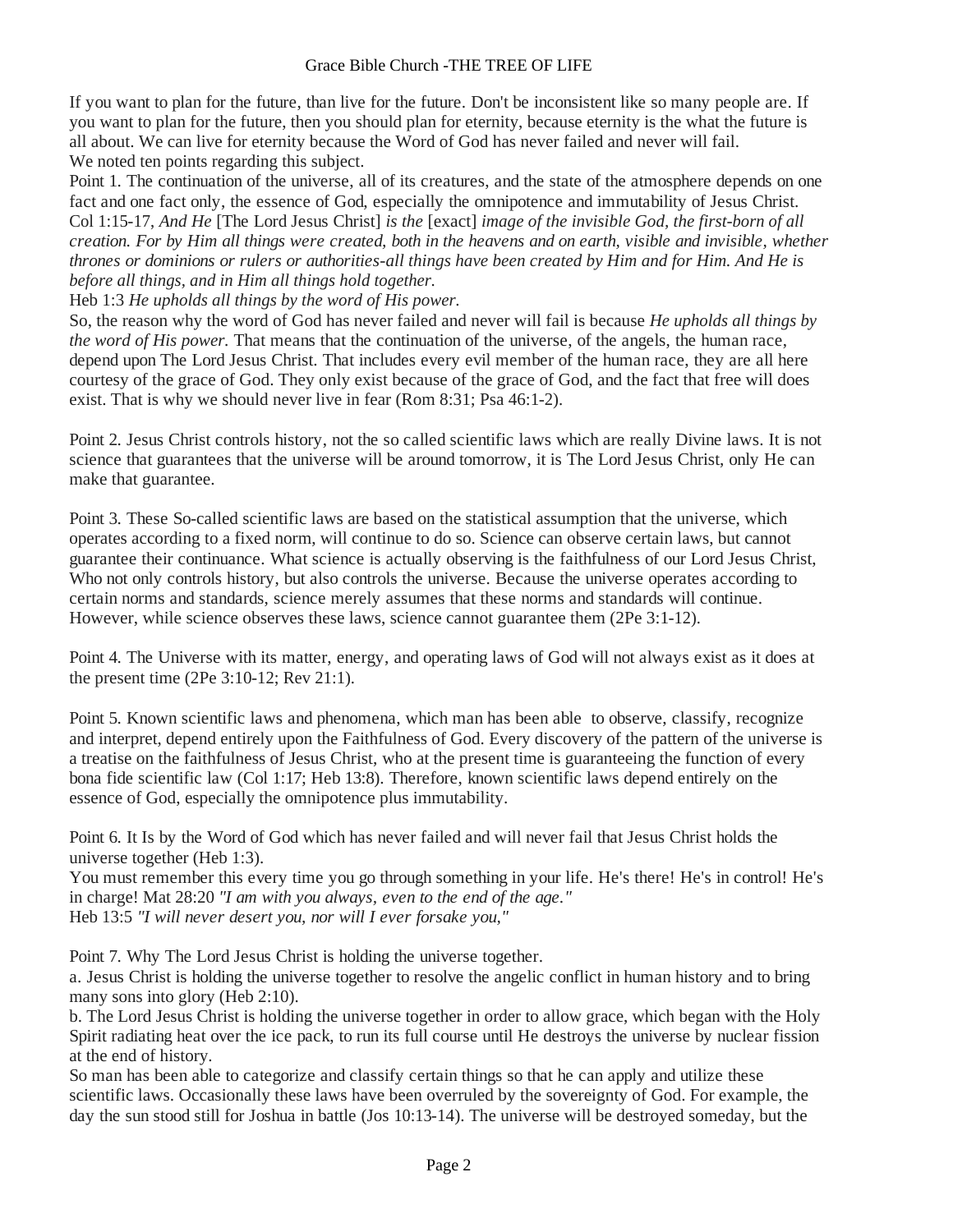Word of God will survive the destruction of the universe, as will the believer in resurrection body (Heb 12:26-29).

Point 8. So called scientific laws belong to The Lord Jesus Christ, Who is the One Who sustains the universe.

They demonstrate His faithfulness and His perfect character. These laws can be changed or over ruled by the sovereignty of God as illustrated in 2Pe 3:10-12. However, though the universe will change, the Bible will not. You have more stability in the Bible than you have in the universe (1Pe 1:23-25; Mat 24:35). The universe is going to change but the Bible will not.

Point 9. So called scientific laws are simply the Faithfulness of Jesus Christ holding the universe together, and at the same time holding back eternity.

This is so the human race will have the opportunity to appropriate the grace of God, and so that ultimately God will be glorified forever.

Point 10. This Doctrine explains the simplicity of miracle working for The Lord Jesus Christ. A miracle is an event that contradicts known scientific laws and is thought to be due to supernatural causes, especially an act of God. The Lord merely stops a scientific law from working and something out of the ordinary happens. For example in Luk 8:25 *"He commands even the winds and the water, and they obey Him?"*

He controls the sea (Job 26:10; Psa 33:7).

He controls the storms (Psa 65:7; Psa 107:29).

He controls the wind (Psa 148:8; Mar 4:39).

He controls the rain (Gen 7:4).

He controls the thunder and hail (Exo 9:33).

He tells the snow to come upon the earth (Job 37:6).

He makes the lightning (Jer 10:13).

He is in total control of even every insignificant detail in life.

With all of those principles in mind, what do you have to worry about? What do you have to fear? What do you have to complain about? What do you have to be jealous about? If you do have doubts, it may be because you have rejected the Word of God which has never failed and will never fail, and instead you have chosen to live in self-justification, self-deception, and self-absorption. Your mental attitude is so important because that's where you develop your motivation, and where you do most of your sinning. These mental attitude sins include arrogance, pride, jealousy, implacability, bitterness, vindictiveness, inordinate ambition and inordinate competition, all motivational sins, and sinful thoughts such as fear, guilt, worry, anger, judging, hatred, even murder. These are the sins that can destroy your life.

We need to understand the importance of Biblical interpretation of history. We begin with the fact that because our Lord Jesus Christ controls history, as a part of our Lord's Divine protection of man, He protects the human race from self-destruction. Man is a product of his own decisions. When man and his negative decisions are allowed to proceed to their logical conclusion, it is total destruction of the human race. Because of that fact, our Lord Jesus Christ intervenes at times with Divine judgment. These Divine judgments protect the human race from self-destruction while at the same time clean the human race from elements that would destroy it. This is why certain evil people, and evil nations, are periodically wiped out through war, famine or destruction. According to the Bible, war is a bona-fide part of history (Ecc 3:8; Num 21:14).

Therefore, because Jesus Christ controls history, no nation or race ever experiences a catastrophe unless He chooses, or allows for it to happen. That's why we should never question our Lord's decisions, and what He allows to take place in human history. As far as we are personally concerned as believers, the Bible is the key to historical interpretation. The Biblical interpretation of history must be related to God, the angelic conflict, the unseen world of angels and the visible world of mankind. Bible doctrine is the basis for correct interpretation of history. To see history objectively we must possess the Divine viewpoint obtained from doctrine. We must understand subjects like the angelic conflict, the First Advent, the Cross, the Second Advent, the doctrine of Dispensations, etc. If you can understand these things, you will discover God's will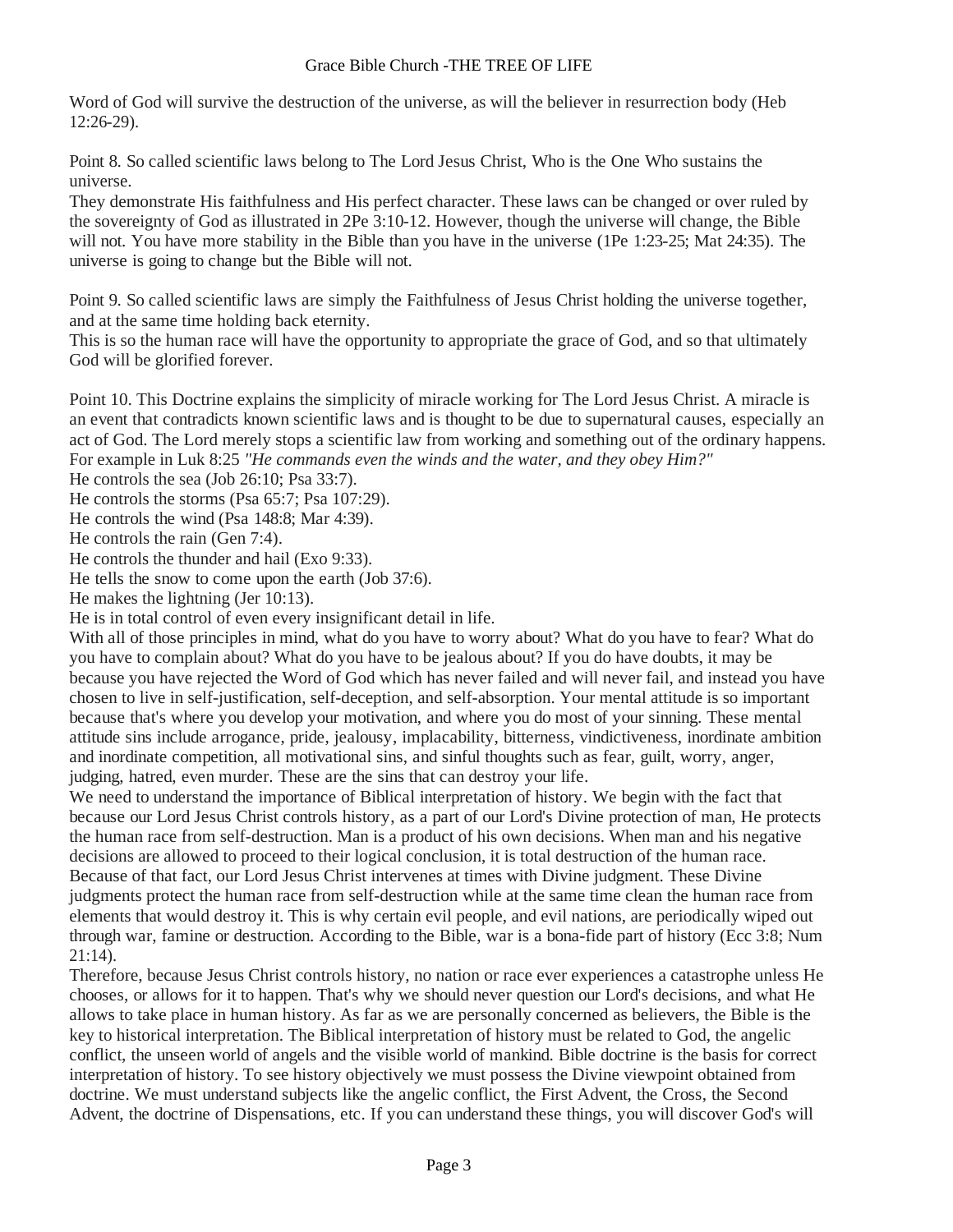for your life and your place in human history. How many believers actually believe such passages as Joh 15:15 where our Lord said *"No longer do I call you slaves, for the slave does not know what his master is doing; but I have called you friends, for all things that I have heard from My Father I have made known to you."*

You have the privilege of having everything you need to know and understand made available to you. God has chosen you, and He has a will for your life and a place for you in history. You are to discover and recognize God's place for you, and to do so you must be able to correctly interpret history and events that have happened, are happening and will happen in your life. To correctly interpret history one must understand the Church-age, the Royal Family of God, the times of the Gentiles.

There are six basic principles that the Lord has established which guarantee that the human race will never self-destruct, and that mankind will live on this earth until the end of human history.

1) The division of languages after the tower of Babel. This was so the human race would not be confident in man or human power, or human ability. This is something that Satan wants with the new world order, the one world government.

Gen 11:6-9, And the Lord said, "Behold, they are one people, and they all have the same language. And this is what they began to do, and now nothing which they purpose to do will be impossible for them. Come, let *Us go down and there confuse their language, that they may not understand one another's speech." So the Lord scattered them abroad from there over the face of the whole earth; and they stopped building the city. Therefore its name was called Babel, because there the Lord confused the language of the whole earth; and from there the Lord scattered them abroad over the face of the whole earth.*

The division of languages is actually keeping the human race from arrogance and self-destruction. For there is power in numbers and we would become arrogant if we all worked together and tried to solve all the problems of the world. This answers the question where did the different languages come from? God in His grace is the One who created the different languages not the wisdom of man. Therefore, in understanding the biblical interpretation of history, we see the value of different languages and that is why it is the epitome of arrogance to think that one race is greater than another.

2) To protect the human race from self-destruction, the Lord has established Nationalism. God has divided the people of the earth into various countries (Deu 32:8; Acts 17:18-26). God is the one who gave nations and therefore, in the Biblical interpretation of history, we need to see the value of Nationalism not Internationalism and that's why organizations such as the United Nations are evil. Satan would love to have an organization somewhere in the world that had the ultimate say and ultimate power so that he could be there and control the world. In fact, he will do this with a certain religious organization in Rome (Rev 17-18) . Right now he's trying to do it with organizations such as the United Nations. Nationalism is what causes people to seek God not Internationalism. In fact, even in the millennium, nationalism will exist Jesus Christ will rule nations.

3) The concept of client nations to God. Israel was a "holy" nation to God. Deu 7:6 *"For you are a holy*  people to the Lord your God; the Lord your God has chosen you to be a people for His own possession out of *all the peoples who are on the face of the earth."*

A client nation is a national entity under the patronage of God, assigned the responsibility for the preservation, communication, and fulfillment of the canon of Scripture.

There were five Jewish client nations in the Old Testament:

a. The theocratic kingdom, B.C. 1441-1020, from the Exodus until the prophet Samuel. The theocratic kingdom ended when the Jews wanted to be like other nations.

b. The United Kingdom, from Saul to Rehoboam, B.C. 1020-926.

c. The Northern Kingdom, from Jeroboam to Hoshea, B.C. 926-721. In 721 B.C. the fifth cycle of discipline was administered by the Assyrians under Sargon II.

d. The Southern Kingdom, from Rehoboam to Zedekiah, B.C. 926-586. The fifth cycle of discipline was administered by the Chaldeans under Nebuchadnezzar.

e. After the Northern and Southern Kingdoms were destroyed, while no Jewish client nation was operational as such, Jews outside of the client nation filled in the gap to Gentile nations as they had been responsible